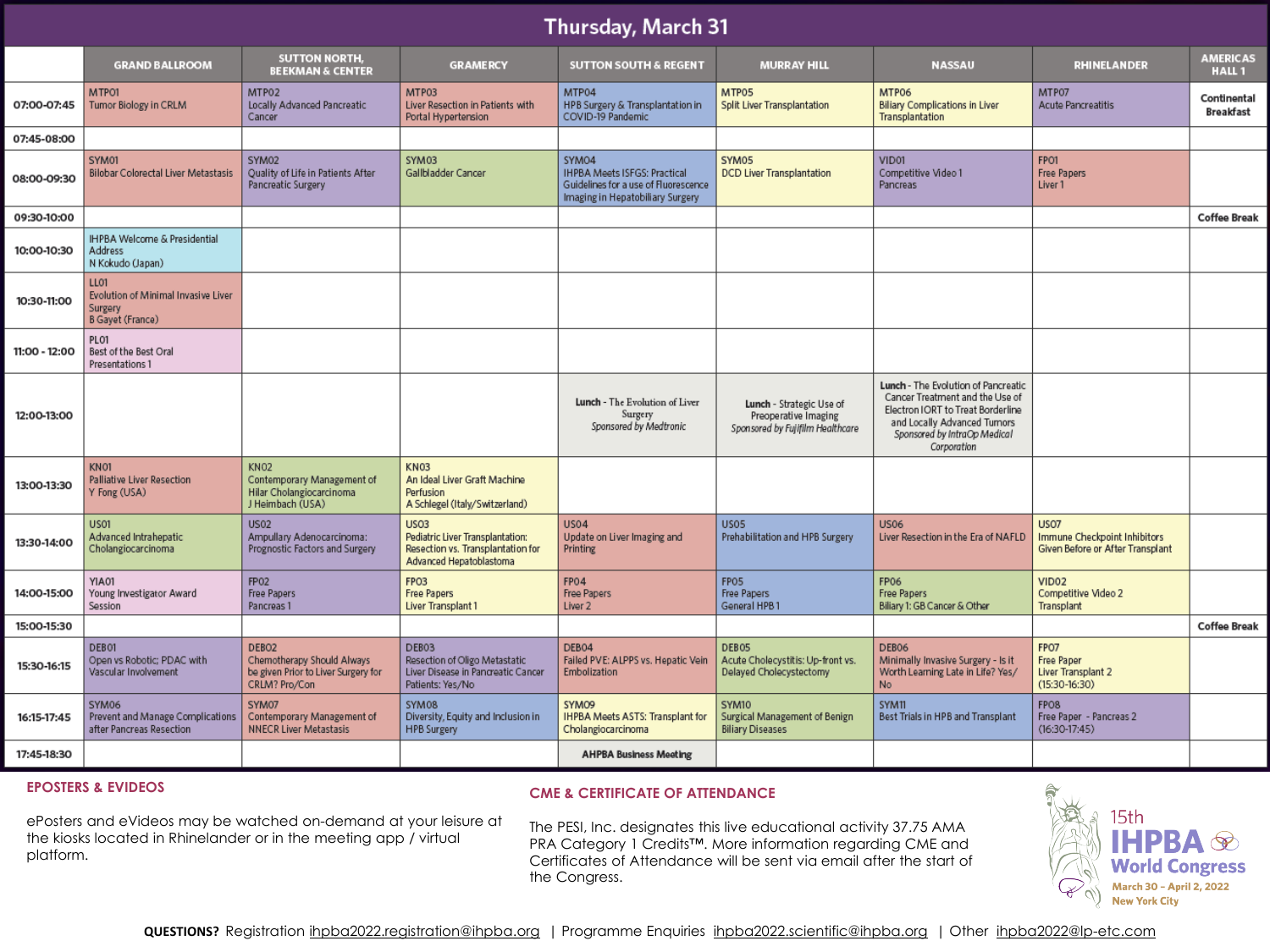| Friday, April 1 |                                                                                                                  |                                                                                                      |                                                                                                               |                                                                                                                                                             |                                                                                                                                   |                                                                                                           |                                                                                              |                                      |  |
|-----------------|------------------------------------------------------------------------------------------------------------------|------------------------------------------------------------------------------------------------------|---------------------------------------------------------------------------------------------------------------|-------------------------------------------------------------------------------------------------------------------------------------------------------------|-----------------------------------------------------------------------------------------------------------------------------------|-----------------------------------------------------------------------------------------------------------|----------------------------------------------------------------------------------------------|--------------------------------------|--|
|                 | <b>GRAND BALLROOM</b>                                                                                            | <b>SUTTON NORTH,</b><br><b>BEEKMAN &amp; CENTER</b>                                                  | <b>GRAMERCY</b>                                                                                               | <b>SUTTON SOUTH &amp; REGENT</b>                                                                                                                            | <b>MURRAY HILL</b>                                                                                                                | <b>NASSAU</b>                                                                                             | <b>RHINELANDER</b>                                                                           | <b>AMERICAS</b><br>HALL <sub>1</sub> |  |
| 07:00-07:45     | MTP08<br>Management of Bile Duct Injury                                                                          | MTPO9<br>Robotic Pancreas Resection                                                                  | MTP10<br>Hepatic Artery Chemotherapy                                                                          | <b>MTP11</b><br>Domino Liver Transplantation                                                                                                                | <b>MTP12</b><br>Polycystic Liver Disease                                                                                          | MTP13<br>Surgical Margin in Biliary Tumors                                                                | MTP14<br>Surgery for Chronic Pancreatitis                                                    | Continental<br><b>Breakfast</b>      |  |
| 07:45-08:00     |                                                                                                                  |                                                                                                      |                                                                                                               |                                                                                                                                                             |                                                                                                                                   |                                                                                                           |                                                                                              |                                      |  |
| 08:00-09:30     | SYM12<br>Techniques and Long-Term Outcomes of<br>Bile Duct Injury Repair                                         | SYM13<br>Surgical Approaches for PNET                                                                | <b>SS01</b><br>Bernard Langer Fellows Symposium                                                               | SYM14<br>IHPBA Meets ILTS: Technical Challenges in<br>Deceased Donor Liver Transplantation                                                                  | SYM15<br>Basic Science in Liver Surgery                                                                                           | VID <sub>03</sub><br>Competitive Video 3<br>Minimal Invasive Liver Surgery                                | FPO9<br>Free Papers<br>Pancreas 3                                                            |                                      |  |
| 09:30-10:00     |                                                                                                                  |                                                                                                      |                                                                                                               |                                                                                                                                                             |                                                                                                                                   |                                                                                                           |                                                                                              | <b>Coffee Break</b>                  |  |
| 10:00-10:30     | AHPBA Welcome & Presidential Address<br>M D'Angelica (USA)                                                       |                                                                                                      |                                                                                                               |                                                                                                                                                             |                                                                                                                                   |                                                                                                           |                                                                                              |                                      |  |
| 10:30-11:00     | LLO <sub>2</sub><br>Within Transplantation: The Hidden Figure<br>V Scantlebury (USA)                             | SSO <sub>2</sub><br>Leslie H. Blumgart Historical Lecture<br>OJ Garden (UK)                          |                                                                                                               |                                                                                                                                                             |                                                                                                                                   |                                                                                                           |                                                                                              |                                      |  |
| 11:00 - 12:00   | PLO <sub>2</sub><br>Best of the Best<br>Oral Presentations 2                                                     | <b>SSO3</b><br>Betty & Henry Pitt Quality Oration<br>B Hall (USA)                                    |                                                                                                               |                                                                                                                                                             |                                                                                                                                   |                                                                                                           |                                                                                              |                                      |  |
| 12:00-13:00     |                                                                                                                  |                                                                                                      |                                                                                                               | Lunch - Modern Solutions to Common<br>HPB Challenges: Whiteboard Discussion<br>for HPB Early Career Surgeons and<br>Fellows<br>Sponsored by Ethicon US, LLC | Lunch - Round Table for Hybrid<br>Operating Rooms' Potential in HBP<br>Therapies, and Quality in Ablation<br>Sponsored by Siemens |                                                                                                           |                                                                                              |                                      |  |
| 13:00-13:30     | KN <sub>O4</sub><br>IPMN Treatment Guidelines Update<br>C Bassi (Italy)                                          | <b>KN05</b><br>Management of Choledochal Cysts<br>JY Jang (Korea)                                    | <b>KN06</b><br>Quality of Care from a Patients Perspective<br>M Bachini (USA)                                 |                                                                                                                                                             |                                                                                                                                   |                                                                                                           |                                                                                              |                                      |  |
| 13:30-14:00     | <b>US08</b><br>Novel Biomarkers that Predict Outcomes<br>in Patients Undergoing Surgery for<br>Pancreatic Cancer | <b>US09</b><br>What is Needed for Near-ZERO<br>Mortality in Liver Surgery                            | <b>US10</b><br>Total Pancreatectomy and Islet Auto<br>Transplantation for Chronic & Recurrent<br>Pancreatitis | US11<br>Fibrolamellar Tumor: New and<br><b>Established Therapy</b>                                                                                          | <b>US12</b><br><b>Extending Criteria for Liver</b><br>Transplantation                                                             | <b>US13</b><br>The Use of Social Media for HPB Surgical<br>Practice (Academic and Clinical Focus)         | VID04<br>Competitive Video 4<br>Liver                                                        |                                      |  |
| 14:00-15:00     | <b>SS04</b><br>Kenneth Warren Fellowship Presentation<br>& Awards<br>SS <sub>05</sub><br>AHPBA Awards            | <b>FP10</b><br>Free Papers<br>Biliary 2                                                              | <b>FP11</b><br><b>Free Papers</b><br>Pancreas 4                                                               | <b>FP12</b><br>Free Papers<br>Liver 3                                                                                                                       | <b>FP13</b><br><b>Free Papers</b><br>Liver Transplant 3                                                                           | <b>FP14</b><br>Free Papers<br>General HPB 2                                                               | VID <sub>05</sub><br>Competitive Video 5<br>Biliary                                          |                                      |  |
| 15:00-15:30     |                                                                                                                  |                                                                                                      |                                                                                                               |                                                                                                                                                             |                                                                                                                                   |                                                                                                           |                                                                                              | Afternoon<br><b>Break</b>            |  |
| 15:30-16:15     | DEB07<br>Synchronous Liver Metastases and<br>Rectal Carcinoma: Sequential Surgery vs.<br>Simultaneous Surgery    | DEB08<br>Routine Enteral Tube Feeding<br>vs. Oral Feeding (Nutrition after<br>Pancreatoduodenectomy) | DEBO <sub>9</sub><br>HCC: Macrovascular Invasion: PRO and<br><b>CON for Resection</b>                         | DEB <sub>10</sub><br>Advanced CRLM: HAI Pump vs.<br>Transplant                                                                                              | DEB11<br>Robot Fellowship Training is Essential:<br>Yes or No?                                                                    | DEB <sub>12</sub><br>Minimal Access for HBDca: Yes/No                                                     | <b>FP15</b><br><b>Free Papers</b><br>Liver <sub>4</sub>                                      |                                      |  |
| 16:15-17:45     |                                                                                                                  | SYM16<br>Liver Directed Therapies in Liver<br>Metastases                                             | SYM17<br>Management of Rare Diseases of the<br>Pancreas                                                       | SYM18<br><b>IHPBA Meets ILLS: MIS Major</b><br>Hepatectomy                                                                                                  | SYM19<br><b>Transplantation for HCC</b>                                                                                           | SYM20<br>Complex HPB Education & Training:<br>Sharing Knowledge and Skills Across the<br>Global Community | <b>FP16A</b><br><b>Free Papers</b><br>Biliary 3: Cholangiocarcinoma<br>$(16:15 - 17:05$ hrs) |                                      |  |
| 18:00-19:00     |                                                                                                                  |                                                                                                      | <b>IHPBA General Assembly</b>                                                                                 |                                                                                                                                                             |                                                                                                                                   | <b>FP16B</b><br><b>Free Papers</b><br>Biliary 3: Cholangiocarcinoma<br>(17:45-18:25hrs)                   | SYM21<br><b>Acute Pancreatitis</b><br>$(17:05-18:35hrs)$                                     |                                      |  |

#### **REGISTRATION HOURS PROMENADE, 2ND FLOOR**

| $07:30 - 18:30$ |
|-----------------|
| $06:30 - 18:00$ |
| $06:30 - 18:00$ |
| $06:30 - 17:00$ |
|                 |

- If you pre-registered, please proceed to the Pre-Registered Desk to collect your badge.
- If you have not pre-registered, start at the New Registration desk.
- No cash payments will be accepted onsite.
- Name badges are required at all times in the meeting space.

### **MEALS / RECEPTIONS INCLUDED WITH YOUR CONGRESS TICKET**

Morning Coffee Wednesday 08:00 – 08:30 Grand Ballroom Foyer

Continental Breakfast Thursday – Saturday 07:00 – 08:00 Americas Hall 1

Morning Coffee Breaks Thursday - Saturday 09:30 - 10:00 Americas Hall 1

Afternoon Coffee Breaks Thursday & Friday 15:00 - 15:30 Americas Hall 1

Lunch Thursday & Friday (first come, first served, quantities limited) 12:00 – 13:00 See schedule for locations

Welcome Reception Wednesday 18:45 – 19:45 Americas Hall 1